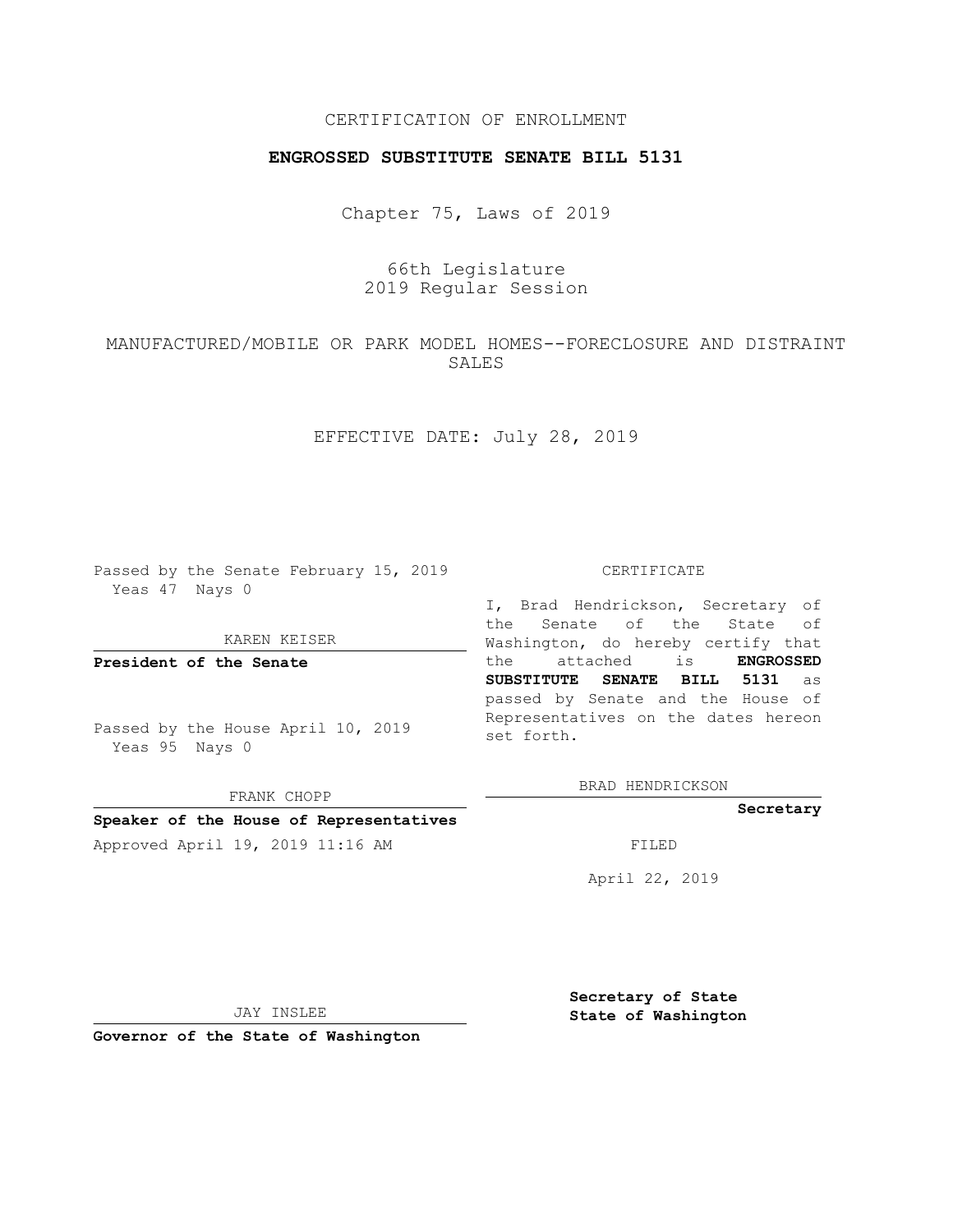### **ENGROSSED SUBSTITUTE SENATE BILL 5131**

Passed Legislature - 2019 Regular Session

**State of Washington 66th Legislature 2019 Regular Session**

**By** Senate Housing Stability & Affordability (originally sponsored by Senators Takko, Short, and Kuderer)

READ FIRST TIME 01/24/19.

 AN ACT Relating to sales of manufactured/mobile or park model homes at county treasurer's foreclosure or distraint sales; and 3 amending RCW 46.12.700 and 84.56.070.

BE IT ENACTED BY THE LEGISLATURE OF THE STATE OF WASHINGTON:

 **Sec. 1.** RCW 46.12.700 and 2011 c 171 s 38 are each amended to read as follows:6

 (1) **Titling options.** An owner of a manufactured home shall establish ownership in the manufactured home by either:

 (a) Applying for a certificate of title as required under this 10 chapter; or

(b) Eliminating the certificate of title under chapter 65.20 RCW.

 (2) **Exemption.** This section does not apply to a manufactured home 13 held for resale by a dealer or manufacturer.

 (3) **Transferring ownership.** (a) A registered owner of record must sign the certificate of title releasing the owner's interest when transferring ownership of a manufactured home. If the manufactured home was manufactured before June 15, 1976, the registered owner must sign an affidavit on a form approved by the department. The affidavit must state that the purchaser was notified that failure of the manufactured home to meet federal housing and urban development standards or failure of the manufactured home to meet a fire and

p. 1 ESSB 5131.SL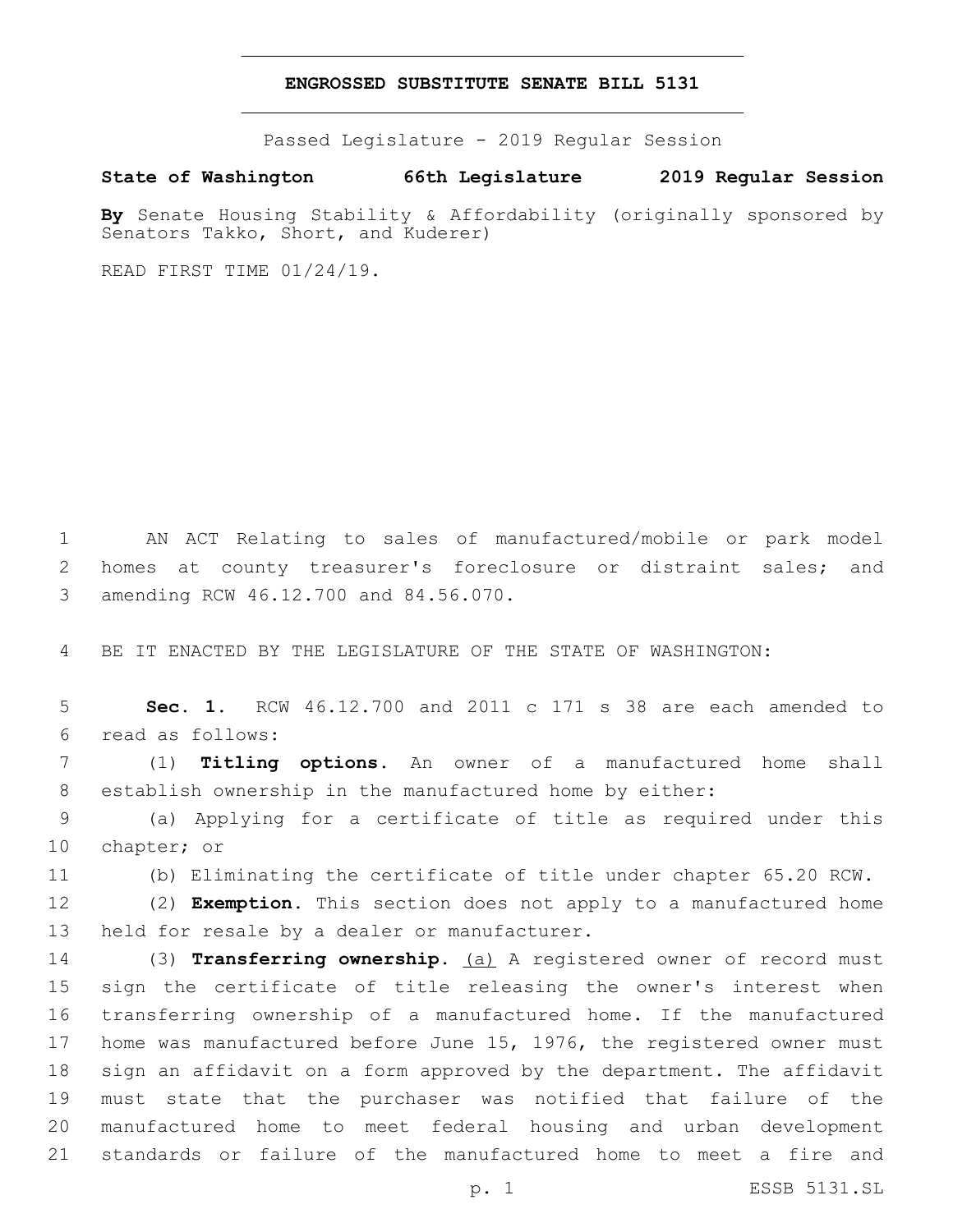safety inspection by the department of labor and industries may result in denial by a local jurisdiction of a permit to site the 3 manufactured home.

 (b) When a manufactured/mobile or park model home is sold at a county treasurer's foreclosure or distraint sale, the registered owner of record, legal owner on title, and the purchaser are not required to sign the certificate of title and title application to transfer title. Any lienholder interest in a manufactured/mobile or park model home is extinguished by the county treasurer's foreclosure 10 or distraint sale, provided that such lienholder has been provided a 11 copy of the notice of the sale at his or her last known address, by 12 registered letter, at least thirty days prior to the date of sale.

 (4) **Evidence of taxes paid.** Before accepting an application for a 14 certificate of title for a manufactured home, the department, county 15 auditor or other agent, or subagent appointed by the director shall require the applicant to provide evidence that any taxes due on the sale of the manufactured home under chapters 82.45 and 84.52 RCW have been paid. Acceptable evidence includes a copy of:

 (a) The real estate excise tax affidavit that has been stamped by 20 the county treasurer; or

 (b) A treasurer certificate that is prepared by the treasurer of the county in which a used manufactured home is located and that states that all property taxes due upon the used manufactured home 24 being sold have been satisfied.

 (5) **County assessor notification.** The department shall notify the county assessor of the county where the manufactured home is located when ownership of a manufactured home is transferred. The notification must include the name and address of the former owner 29 and the new owner.

 (6) **Title elimination.** The certificate of title for a manufactured home may be eliminated or not issued when the manufactured home is registered under chapter 65.20 RCW. If the certificate of title is eliminated or not issued, the application must be recorded in the county property records of the county where the real property to which the home is affixed is located. All vehicle license fees and taxes applicable to manufactured homes under this chapter are due and must be collected before recording the 38 ownership with the county auditor.

 (7) **Rules.** The department may adopt rules as necessary to 40 implement this section.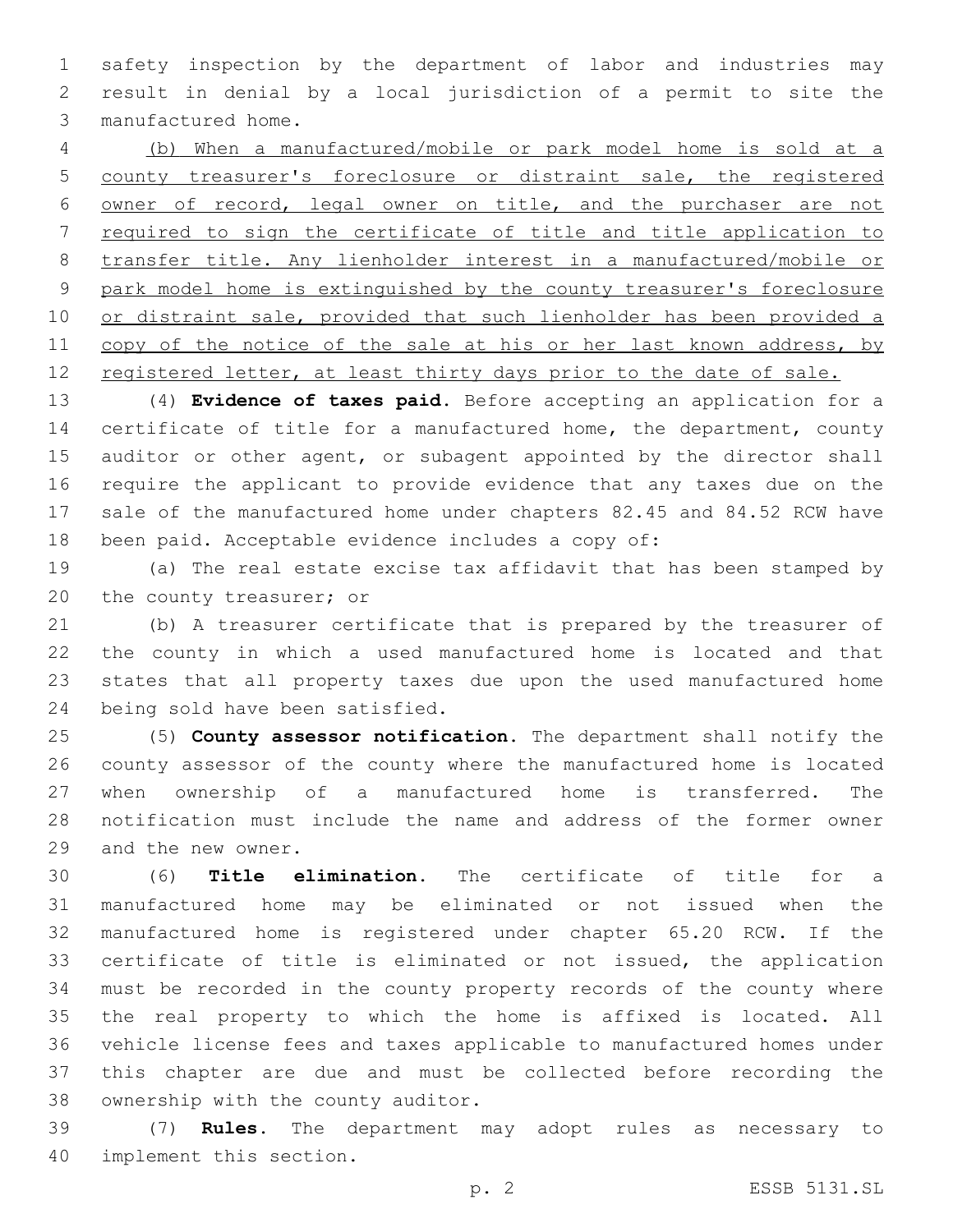**Sec. 2.** RCW 84.56.070 and 2015 c 95 s 8 are each amended to read 2 as follows:

 (1) The county treasurer must proceed to collect all personal property taxes after first completing the tax roll for the current 5 year's collection.

 (2) The treasurer must give notice by mail to all persons charged with personal property taxes, and if the taxes are not paid before they become delinquent, the treasurer must commence delinquent collection efforts. A delinquent collection charge for costs incurred 10 by the treasurer may be added to the account.

 (3) In the event that the treasurer is unable to collect the taxes when due under this section, the treasurer must prepare papers in distraint. The papers must contain a description of the personal 14 property, the amount of taxes including any amounts deferred under chapters 84.37 and 84.38 RCW that are a lien on the personal property 16 to be distrained, the amount of the accrued interest at the rate provided by law from the date of delinquency, and the name of the 18 owner or reputed owner.

 (a) The treasurer must without demand or notice distrain sufficient goods and chattels belonging to the person charged with the taxes to pay the same, with interest at the rate provided by law from the date of delinquency, together with all accruing costs. The treasurer must proceed to advertise the distraint by posting written notices in three public places in the county in which the property 25 has been distrained, including the county courthouse. The notice must state the time when and place where the property will be sold.

 (b) The county treasurer, or the treasurer's deputy, must tax the same fees for making the distraint and sale of goods and chattels for the payment of taxes as are allowed by law to sheriffs for making levy and sale of property on execution. Traveling fees must be computed from the county seat of the county to the place of making 32 distraint.

 (c) If the taxes for which the property is distrained, and the interest and costs accruing thereon, are not paid before the date appointed for the sale, which may not be less than ten days after the taking of the property, the treasurer or treasurer's designee must proceed to sell the property at public auction, or so much thereof as 38 is sufficient to pay the taxes and any amounts deferred under chapters 84.37 and 84.38 RCW that are a lien on the property to be 40 sold, with interest and costs. If there is any excess of money